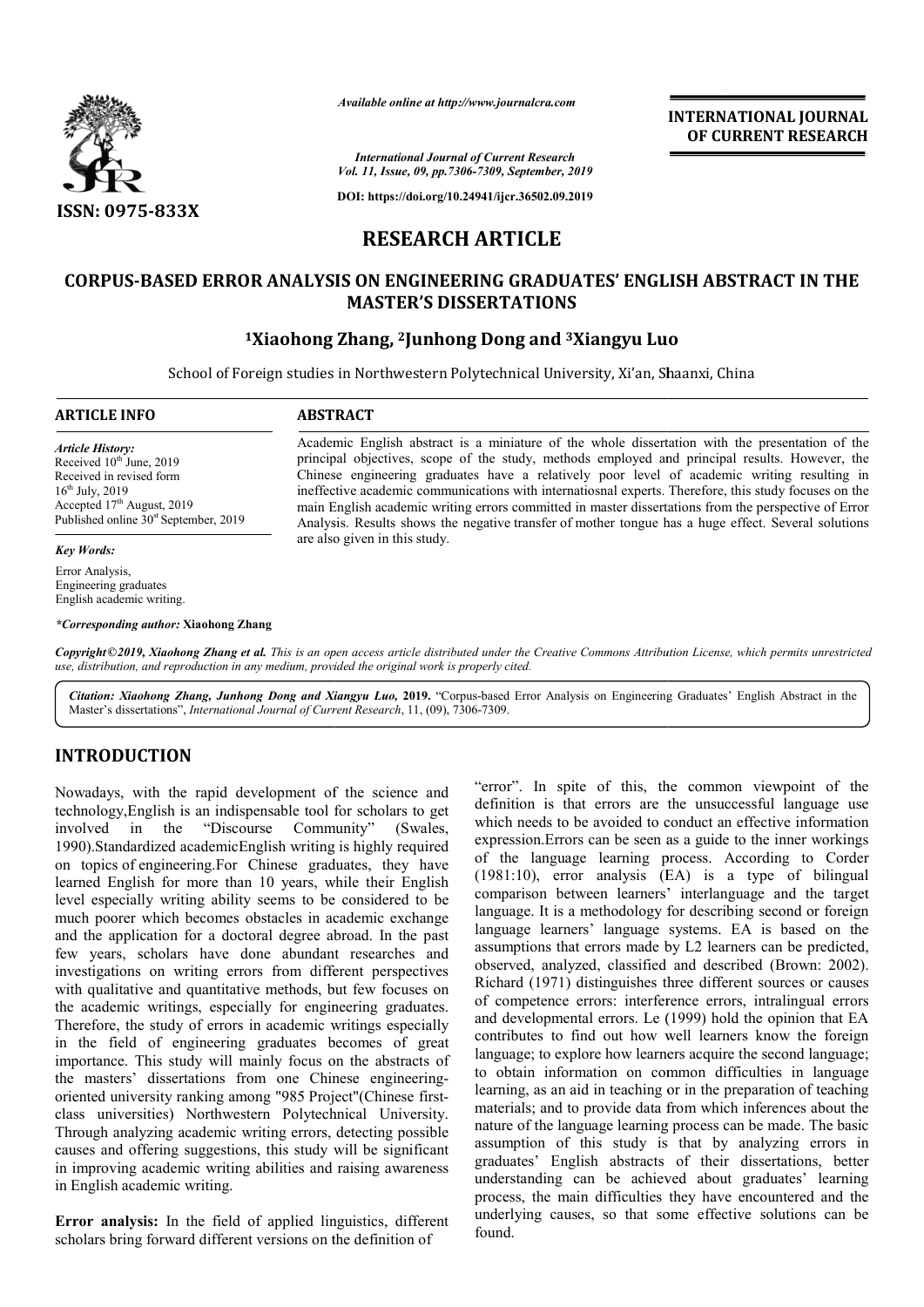#### **Research Design**

### **Research Questions:**

- What are the most typical errors made by Chinese engineering graduate students in their academic writing?
- What are frequencies of those errors and the underlying causes for those errors?

Data Collection: In this research, both quantitative and qualitative methods are used.The database consists of 32 abstracts collected randomly from "Database of master's and doctor's dissertation of NWPU" (http://tushuguan.nwpu. edu.cn/info/1980/9681.htm) including dissertations in areas of aeronautics, astronautics, marine science and technology, mechanical engineering, architecture, etc.

**Subcategories of errors:** Errors are presented and reflected through some descriptive taxonomy of errors, which focus on observable surface features of errors, according to Dulay, Burt and Krashen (1982). Under this principle, the author will distinguish the errors from the following five types: substance errors, morphological errors, lexical errors, syntactic errors and cohesive errors (James' categorization). The subcategories for each type are listed below:



# **Table 3.3 sub-categories of the errors identified in the sample abstracts**

To ensure the reliability and validity, the author invited an English native-speaker as counselor both in the process of identification of errors and categorization.

# **RESULTS**

In 32 sample abstracts, 362 errors are recognized totally. Through author's observation of collected errors, the subcategory Chinglish expression and errors in word order can be combined together. The results are as follows:

|  | <b>Table 1. Proportions of error categories</b> |  |  |
|--|-------------------------------------------------|--|--|
|  |                                                 |  |  |

|                    | Substance<br>Errors | Morphological<br>Errors | Syntactic<br>Errors | Cohesive<br>Errors | Total |
|--------------------|---------------------|-------------------------|---------------------|--------------------|-------|
| Number             | 103                 | 77                      | 168                 | 14                 | 362   |
| Percentage $(\% )$ | 28.5                | 21 3                    | 46.4                | 3 Q                | 100   |

Generally, the result indicates that the most frequently occurring errors were syntactic errors accounting for 46.4%, which means there are considerable troubles in graduates arranging their syntactic structures properly. The cohesive errors are the least frequently made by graduates due to most of the sentences are simple sentences.

Then, the author put the emphasis on the analysis of frequencies of sub-categories:



Above all, it can be proved that among all the identified errors, the most frequently occurring errors are article, punctuation and the inflectional morphology. Spelling, collocations and wrong choice of the words are followed with approximately 20 times.

# **ANALYSIS**

In this part, the author mainly discusses four most frequently occurring errors of sub-categories and the underlying reasons from the qualitative perspective. Specific sentences from different aspects are analyzed.

**Wrong use of Articles:** The omission of articles before countable nouns can be seen in every sample abstract. Since there is no article in Chinese, so learners sometimes have no sense of using articles and in engineering dissertation, they often list several nouns together without paying any attention to English rules made before nouns.

- *In addition, object algorithm can predict the possible region of target when target was lost…*
- *…by establishing influence coefficient matrix.*
- *…check the strength of the bolts at connection of the bottom panel…*
- *…which has good effect*

In sentence (1), that 3 articles are absent in one single sentence shows the student does not master the use of articles. This phenomenon is commonly seen in graduates dissertations.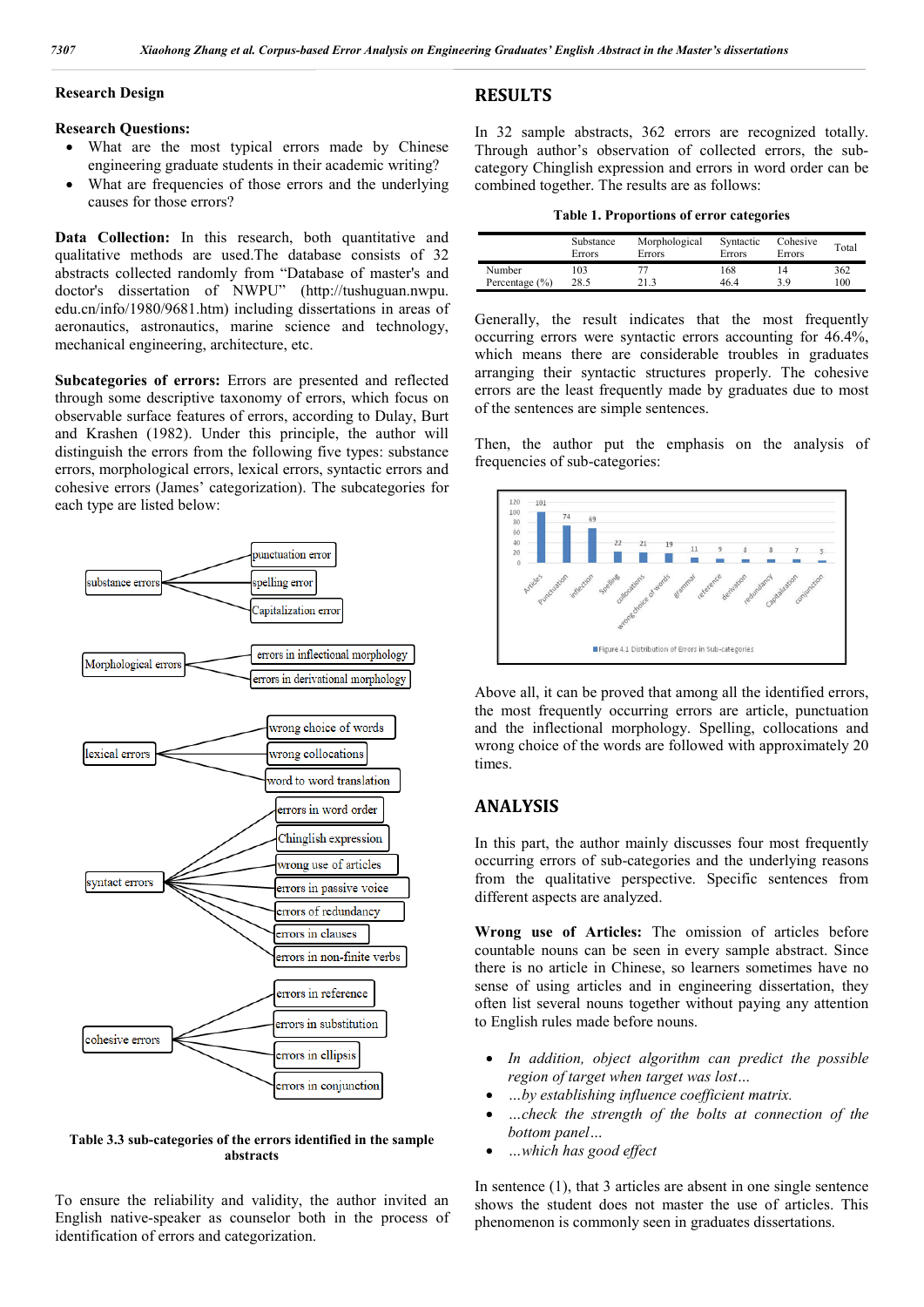Punctuation Error: English and Chinese have totally different punctuation systems. Comma is the most versatile and widely used one of all punctuation marks and also, it is the most difficult punctuation mark to master. Graduates have made the most punctuation errors in comma when it is used to separate elements in a series.

*(1) …which includes the political environment, economic environment, technical environmentand social environment analysis.*

Here when several elements are listed, before "and" should put a "comma". For the reason that graduates usually require listing engineering nouns, and they do not know "comma" should be added before "and". Therefore, it occurs many comma errors. which includes the political environment, economic<br>nment, technical environmentand social environment<br>is.<br>en several elements are listed, before "and" should put<br>na". For the reason that graduates usually require<br>ngineerin

(*2*)*Visual simulation technology is the computer technology and latest achievements in graphics*  domain, it constructs the three-dimensional models according *to the simulation object…*

"Comma" performing the function of "period" can be seen in Chinese articles frequently. In sentence (2), students should use "period" to distinguish these two whole sentences. However, due to the negative transfer of the mother tongue, "comma" is used here wrongly.

Hyphen as the standard means of forming compound adjectives, combining two numbers into one, separating prefixes from proper nouns and dividing words into syllables. The absence of "hyphen" can be found in compound words frequently. rs into one, separating<br>ding words into syllables.<br>vund in compound words

*(3) threedimension scene.* (4) a prioritybased online re-planning method. *(5)highspeed motion.*

**Errors in Inflectional Morphology:** As for the inflectional errors, it includes the omission of the plural ending in nouns, the omission of third-person singular ending in simple present tense and lack of agreement between the subject and its verb, etc. examples are:

- *(1) The main content are as follows: …*
- *(2) Finally, the discrete manufacturing tooling and distribution architecture is given.*
- *(3) This paper solves basic firing data binding problem quickly.*

In these sentences, two kinds of errors are presented. In sentence (1) and (2), disagreement errors between the subject and its verb which was around as the result of Chinese interference. In sentence (3), the omission of the plural ending in nouns caused errors because in Chinese, there is no concept of plural endings in nouns. ird-person singular ending in simple present<br>agreement between the subject and its verb,<br>*ent are as follows:* ...<br>*crete manufacturing tooling and distribution*<br>*given.*<br>*hlves basic firing data binding problem*<br>*s*, two

**Errors in Spellings:** That spelling errors such as"Instrment", "countraies", "typtical", "perfomance" and "atenna" account for 22 times are beyond expectations, which shows engineering graduates do not pay much attention to their English abstracts, since those errors can be avoided by computers.Not only the basic vocabularies which should have been mastered in the high school but also the academic words

like "atenna" occurs spelling errors. As engineering graduates, they are trained to be serious and cautious of their statistics, because a minor mistake could cause the failure of one project or one experiment. Error in spellings, in the opinion of the author, should not allowed in English abstracts of the engineering graduates. The author holds the opinion that the research results can reflect English academic writing abilities of Chinese engineering graduates and there are many aspects to be improved. because a minor mistake could cause the failure of one project<br>or one experiment. Error in spellings, in the opinion of the<br>author, should not allowed in English abstracts of the<br>engineering graduates. The author holds the

# **Underlying Causes for Errors and Solutions**

# **Underlying Causes**

Negative Transfer of the Mother Tongue: English and Chinese belong to different languages and have great Chinese belong to different languages and have great differences in morphology, lexis, syntax, pragmatics, and etc. Chinese negative transfer on academic writing is the largest factor. Odlin (2001:17) has suggested that transfer is an impact resulting from the similarities and differences between the target language and any other language that has been previously acquired. Language transfer can be classified into two categories: Negative Transfer and Positive Transfer in terms of the difference and similarities between L1 and L2 (Hu, 2011: 40) Negative Transfer refers to the use of native language patterns or rule that leads to an error or inappropriate (Hu, 2011: 40) Negative Transfer refers to the use of native language patterns or rule that leads to an error or inappropriate form in the target language. Language transfer to English learning is inevitable. The reason why the negative transfer occurs frequently is that students have limited proficiency both in language ability of mother tongue and target language. Meanwhile, it is true that the native language environment occurs frequently is that students have limited proficiency both<br>in language ability of mother tongue and target language.<br>Meanwhile, it is true that the native language environment<br>always have an impact on the language tr English learners in China. Chinese negative transfer in English as a L2 language among Chinese students is able to explain error in many aspects, such the omission of articles, the misuse of inflectional morphology, and so on. is the language transfer on academic writing is the largest Odlin (2001:17) has suggested that transfer is an impact g from the similarities and differences between the language and any other language that has been sly acq sh learners in China. Chinese negative transfer in<br>L2 language among Chinese students is able to<br>in many aspects, such the omission of articles, the *Issue, 09. pp. 7306-7309. September, 2019*<br>
like "atenna" occurs spelling errors. As engineer<br>
because at minor missiske could cause the failure there are translated to be serious and cautious of the core<br>
because a minor

# **Insufficient Attention to English Abstracts**

This is one part of the English abstract of a graduate from School of Marine Science and Technology. Within 3 sentences, spelling error, error in the inflectional morphology, absence of hyphen occurs and have not been found by his supervisor or the assessment experts, which shows authorities do not show enough attention to English abstracts of engineering graduates. is one part of the English abstract of a graduate from<br>pl of Marine Science and Technology. Within 3<br>neces, spelling error, error in the inflectional morphology,<br>ce of hyphen occurs and have not been found by his<br>visor or

**Few opportunities for engineering graduates to use Few opportunities for English:** Engineering graduates have heavy scientific research tasks and there exist little chances for them to learn English except the limited compulsory English courses. Most of them only know basic vocabularies and grammars. More importantly, they are rarely trained to think like an English native speaker.